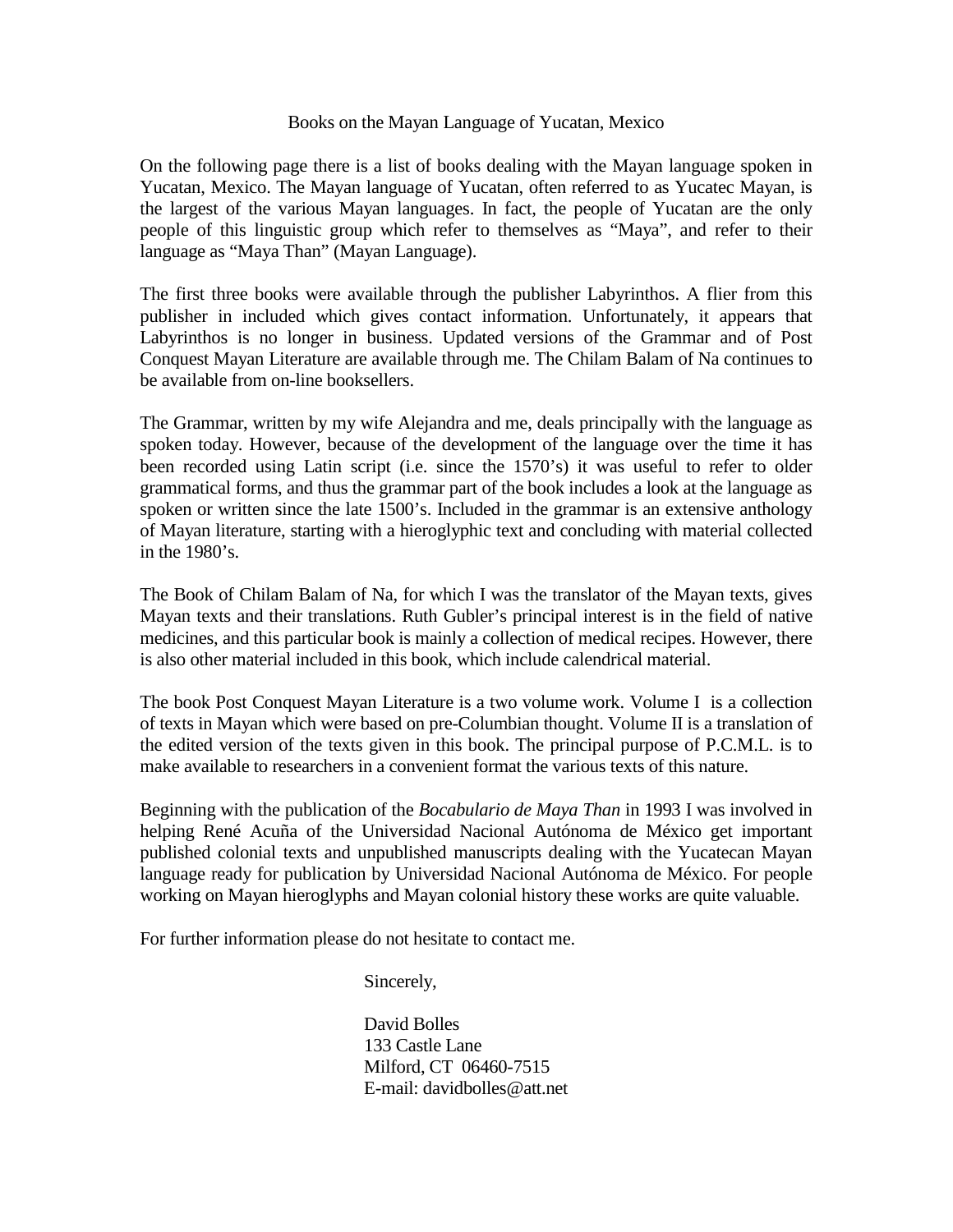Books published by Labyrinthos:

Bolles, David D. and Alejandra K.

 2001. *A Grammar of the Yucatecan Mayan Language.* Revised edition. Labyrinthos, Lancaster, CA. ISBN 0-911437-49-5

Gubler, Ruth and David Bolles

 2000. *The Book of Chilam Balam of Na: Facsimile, Translation, and Edited Text.* Labyrinthos, Lancaster, CA. ISBN 0-911437-23-1

# Bolles, David

 2003 *Post Conquest Mayan Literature Based on Pre – Columbian Sources; Comp*iled and edited by David Bolles With reference to the works of Alfredo Barrera Vasquez and Ralph L. Roys. Labyrinthos, Lancaster, CA. ISBN 0-911437-55-X

Books available from Universidad Nacional Autónoma de México, México.

Acuña, René (editor)

- 1984. *Calepino Maya de Motul*. Edicion de Rene Acuña. Facsimile version by René Acuña. Instituto de Investigaciones Filológicas, Universidad Nacional Autónoma de México, México. ISBN 968-837-117-3
- 1993. *Bocabulario de Maya Than*, Facsimile and edited version by René Acuña. Instituto de Investigaciones Filológicas, Universidad Nacional Autónoma de México, México. ISBN 968-36-3097-9
- 1995. *Devocionario de Nuestra Señora de Izamal y Conquista Espiritual de Yucatán*. By Fray Bernardo de Lizana. Facsimile and critical edition by René Acuña. Fuentes para el Estudio de la Cultura Maya, 12. Instituto de Investigaciones Filológicas, Universidad Nacional Autónoma de México, México. ISBN 968-36-4699-7
- 1996. *Arte de la Lengua Maya*. By Fr. Gabriel de San Buenaventura. Facsimile and edited version by René Acuña. Fuentes para el Estudio de la Cultura Maya, 13. Instituto de Investigaciones Filológicas, Universidad Nacional Autónoma de México, México. ISBN 968-36-5419-3
- 1998. *Arte en Lengua de Maya*. By Juan Coronel. Critical edition by René Acuña. Fuentes para el Estudio de la Cultura Maya, 14. Instituto de Investigaciones Filológicas, Universidad Nacional Autónoma de México, México. ISBN 968-36-6737-6
- 2001. *Calepino Maya de Motul*, Critical and annotated edition by René Acuña. Plaza y Valdés, México. ISBN 968-856-992-5
- 2002. *Arte del Lengua Maya*. By Pedro Beltrán. Critical edition by René Acuña. Fuentes para el Estudio de la Cultura Maya, 17. Instituto de Investigaciones Filológicas, Universidad Nacional Autónoma de México, México. ISBN 970-32-0438-4